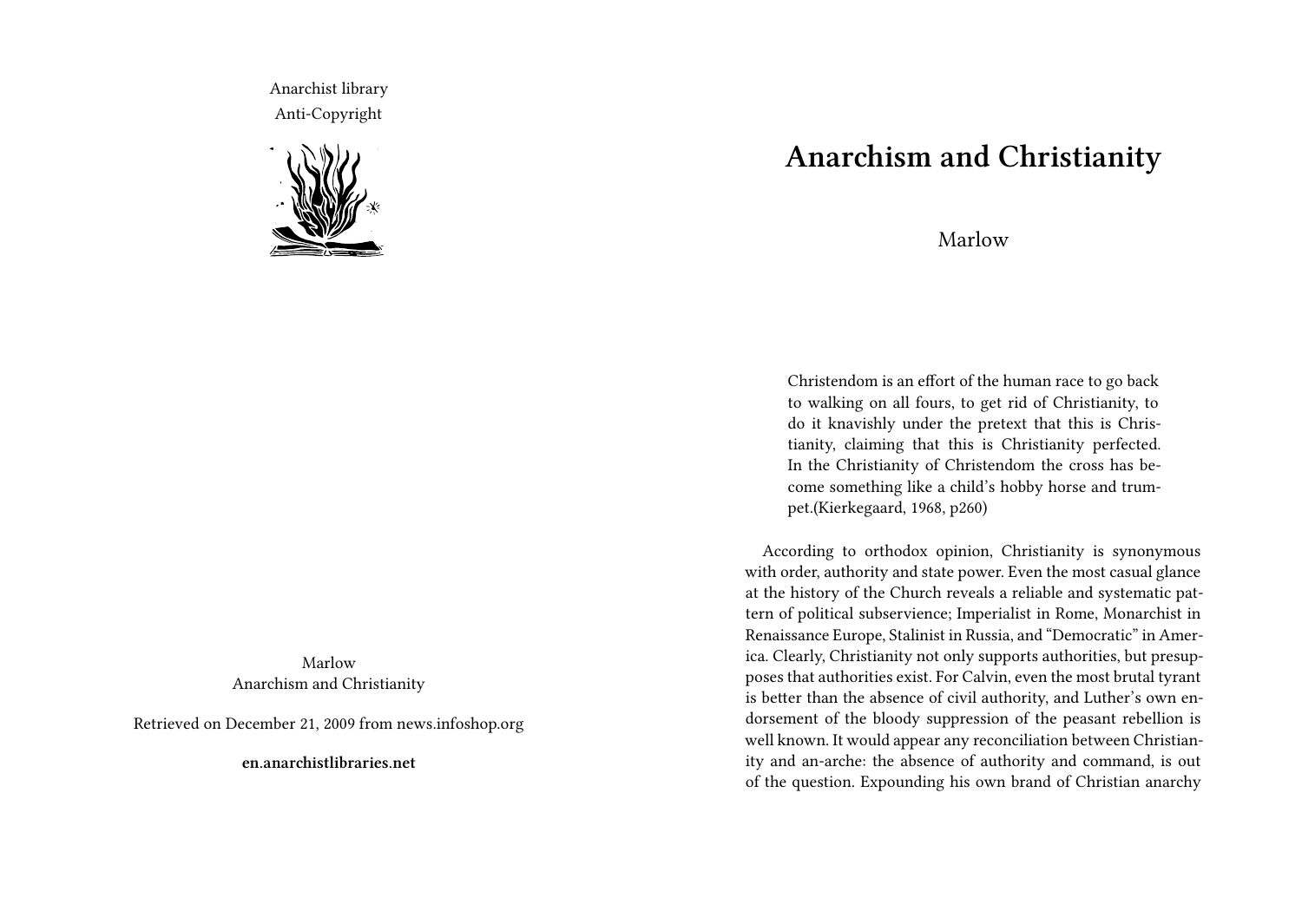Leo Tolstoy complained of "a tacit but steadfast conspiracy of silence about all such efforts." (Tolstoy,1984,p8) Nevertheless, from the very foundation of Christianity there has been an undercurrent of opposition to both secular and Church authority, much more than just incidental protests against given power abuse, but essentially anarchistic in character. So it is my purpose here to demonstrate the radical incompatibility between the ethics of state power and the ethics of the gospel. This is not an attempt to construct a sociology of Christianity, but simply an effort to isolate and analyse its socio-political dimensions and show that anarchism is the only "anti-political political position" in harmony with Christian thought. This will require scrutiny of both biblical doctrine, as well as some of the various anarchistic Christian movements throughout history. First of all, a brief definition of anarchism is necessary.

Most basically, anarchism is the extreme scepticism of all forms of social hierarchy and entrenched and coercive institutional authority. Emma Goldman, in her essay "Anarchism" defines it as "the theory that all forms of government rest on violence, and are therefore not only wrong and harmful, but also unnecessary." (1973,p12) Anarchy is broader than this however. It views the nature of power as essentially malignant, and is in opposition to all coercive forms of cultural, economic, social and political authority, i.e. those forms of authority that which maintain obedience through violence or the threat of negative sanctions. Thus, as Rudolph Rocker elegantly puts it, "Power operates only destructively, bent always on forcing every manifestation of life into the straightjacket of its laws. Its intellectual expression is dead dogma, its physical form brute force. And this unintelligence of its objectives sets its stamp on its supporters also and renders them stupid and brutal, even when they were originally endowed with the best of talents. One who is constantly striving to force everything into a mechanical order at last becomes a machine himself and loses all human feeling." (Pennock&Chapman,1978,p5)

I think that fundamentally, it was the character of this perversion and its many destructive consequences that the early anarchists were attacking.

An articulation between intellectual strands of Christian anarchy and rationalistic anarchy could prove seminal. Christianity's conception of human nature could act as a counter-balance to anarchism's more utopian tendencies, the prospect of a total eradication of societal power relations for example. Likewise, rational anarchism could provide a springboard for transcending the orthodox doctrine of the fall as a negation of the transformation of society. However, the possibility of any such dialectic will rest on anarchism's realisation that Christianity does not necessarily presuppose established and rigorously maintained political power structures, and Christianity's recognition that anarchy is the only political position in accord with scripture. Only then can Christians take their place beside anarchists.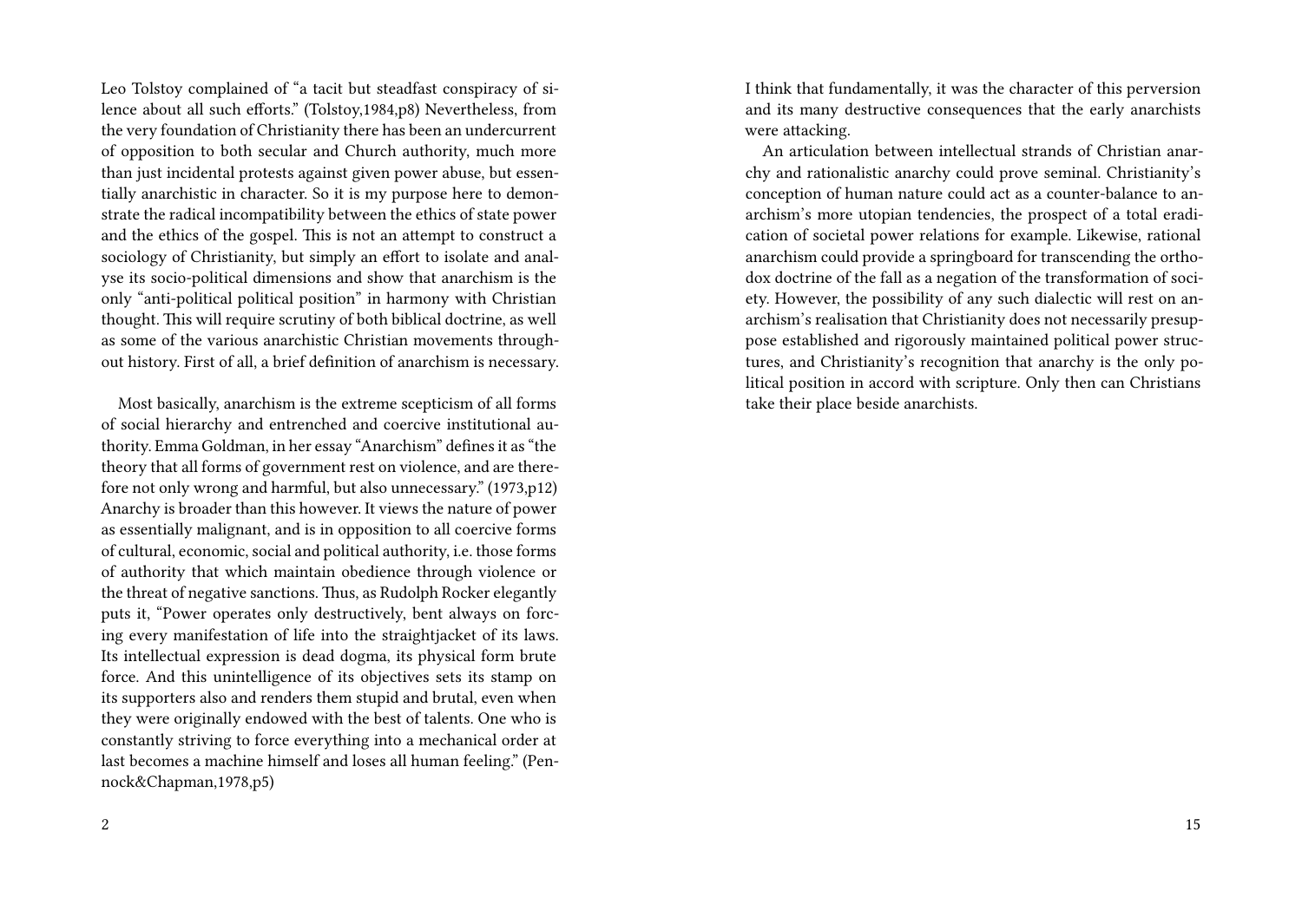able wealth. Their communal structure dissipated gradually during the depression era however, exacerbated by continual relocation brought on by a refusal to swear allegiance to the king.

The most radical splinter of the Doukhobor people, the "Sons of Freedom" rallied around extreme expressions of Veregin's antistate and vegetarian doctrine. He wrote that an earthly paradise would only be possible with a return to "primitive conditions, and a spiritual state lost by Adam and Eve." (Momonova,1995,p6) Vergin was largely deified inside a cultural context of traditional muzhik mysticism, and the Sons of Freedom's subsequent fame for nudity and arson is not something happily discussed by contemporary Doukhobors. Although Doukhobors no longer live in communal structures, their Church still remains non-hierarchical and antiauthoritarian.

So, from this very limited analysis of biblical text and various sociological manifestations of Christian anarchism, it seems that not only is Christianity and anarchy mutually reinforcing, but that the theoretical base of rationalistic anarchism is deeply rooted within the history of Christian dissent. The often repeated truism, "power corrupts; absolute power corrupts absolutely" is a central tenant of both. The purpose of this essay was to formulate a reconciliation, but I have completely ignored anarchy's sometimes rabid enmity to all religion, best summed up in Bakunin's well known inversion of Voltaire, "If God did exist, it would be necessary to abolish him." (Pennock&Chapman,1978,p113) Indeed, many anarchists, almost all the classics, view God as the supreme arche on which all other forms of authority find their justification, and unless the individual can learn to raise the ego to the position of the religious God, they will remain a slave. This would require a whole other discussion on the nature of divine authority as represented in the bible, and I think Jacques Ellul has persuasively argued the compatibility between "No Gods — No Masters" and "I believe in God the Father Almighty" in his essay "Jesus and Marx". Suffice to say, Christianity's historical perversion was to recognise the state, and

14

So anarchy maintains that the abolition of social hierarchy is essential in establishing a society based on equality and individual liberty. While theories on how this society might be structured are complex and diverse, the most common element uniting them is the replacement of state authoritarianism with some form of nongovernmental cooperation between free individuals. Usually, this takes the form of self-governing, decentralised, directly democratic community based assemblies and their confederations. These flaxroots community bodies would function on the principles of selfhelp, mutual-aid and voluntary cooperation, and would be linked cooperatively through federation to other autonomous communities from the local, to the bioregional, to the global level. Naturally, socialisation of the major means of production and economic selfmanagement are primary. The aim is to replace the pyramidal hierarchy of the modern state with an organic sphere, the true diffusion of power. These are the fundamental principles of anarchist thought, which will be central to this discussion.

So, now we will consider the other side of the coin, beginning with a (very) limited examination of biblical data in both the New and Old Testaments. In Samuel 1 we see Israel's social structure as traditionally anarchistic. After the liberation from Egypt there were no clan princes, and families that might have been considered aristocratic were either destroyed or vanquished. The God of Israel declared he alone would be the head of Israel, yet this was not a theocracy, for God had no representatives on earth and clan assemblies deliberated on community decisions. In periods of crisis God would appoint a "judge" to a position of leadership, but these individuals had no permanent authority, and after they had played out their role they were said to efface themselves and rejoin the people. Against the will of God, the Israelites decide on a monarchy, a king for the sake of efficiency, and to be conventional with dominant civilisations. God accepts their demand, but gives them a warning in the form of a particularly accurate assessment of the nature of political power: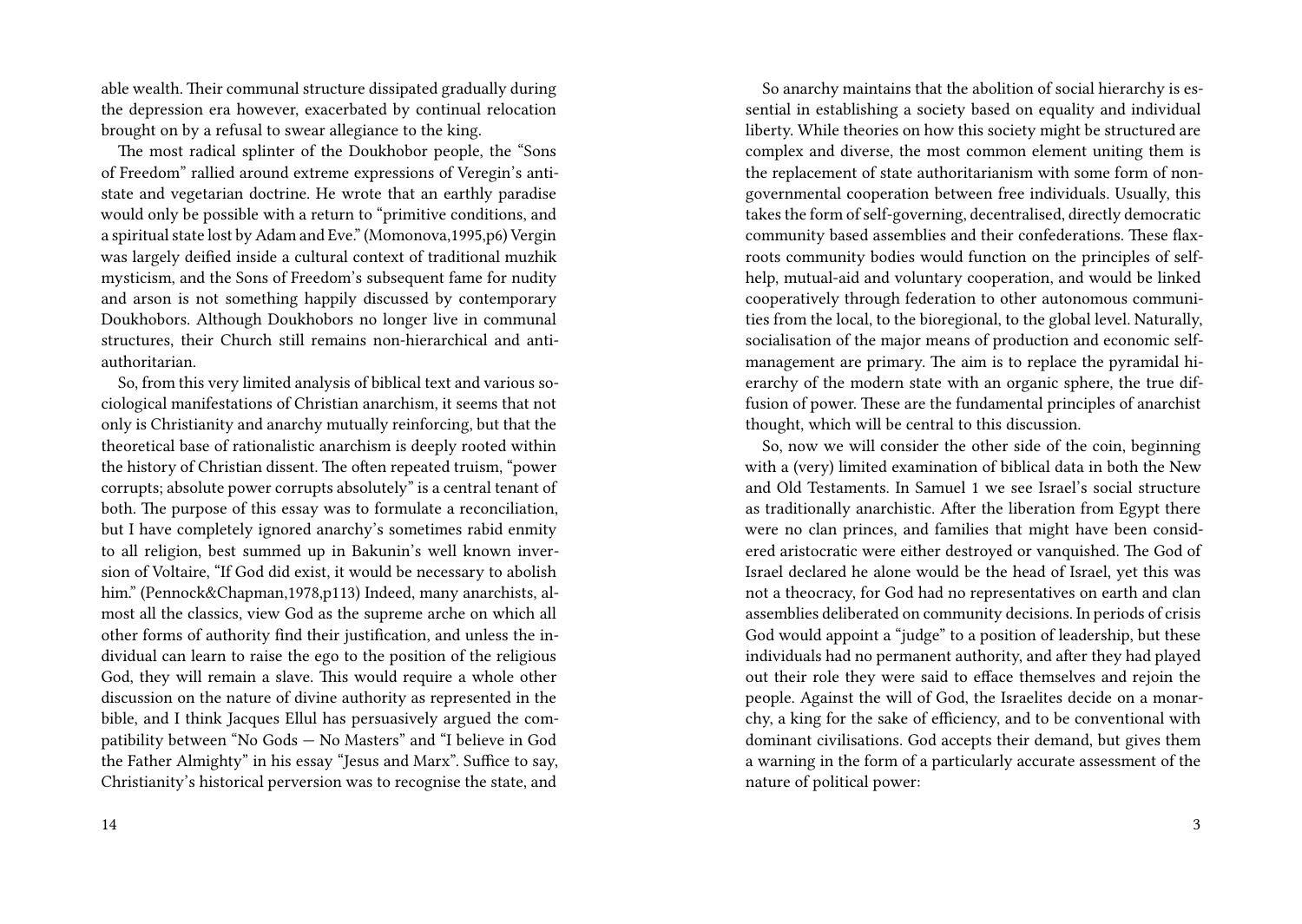This is what the king who reigns over you will do: He will take your sons and make them serve with his chariots and horses, and they will run in front of his chariots. Some he will assign to be commanders of thousands and commanders of fifties, and others will plough his grounds and reap his harvests, and still others will make weapons of war and equipment for his chariots. He will take your daughters to be perfumers and cooks and bakers. He will take the best of your fields and vineyards. He will take a tenth of your grain and of your vintage and give it to his officials and attendants. He will take a tenth of your flocks and you yourselves will become his slaves. (1 Samuel 8:8)

As Jacques Ellul writes, this passage boils down to 3 messages: "(1) political power rests on distrust and rejection of God; (2) political power is always dictatorial, excessive and unjust; (3) political power in Israel is established through conformity, in imitation to what is done in neighbouring kingdoms."(1991,p46) To this I would add that it also states the existence of social hierarchy is inseparable from exploitation and stratification.

This is certainly a repudiation of the legitimacy of political power, one which is regular throughout the bible. Vernard Eller points to a systematic representation of monarchy in the Old Testament. Efficient kings, i.e. those that exercised political power *normally* by enriching their people, making conquests, consolidating rule etc are consistently represented as idolatrous, unjust tyrannical murderers. In contrast, the inefficient and weak kings, those who allowed their administrations to crumble, who lost wars and the wealth of the people are historically defined as the great kings. As Eller says, "this observation either means that the only acceptable power in the long run is the weakest one, or that if a political leader is faithful to god, he is necessarily a bad political leader."(1987,p34) In addition to this pattern, next to every king

of him, nor can he submit to transitory human laws or promise to do or abstain from doing any specified thing at any given time, for he cannot know what may be required of him at any time by that Christian law of love, obedience to which constitutes the purpose of his life. A Christian, by promising unconditional obedience to the laws of men in advance, would indicate by that promise that the inner law of God does not constitute the sole law of his life." (Tolstoy,1984,p143)

So the Tolstoian communes were aimed at an abrogation of power and the establishment of an organic community of noncoercive human relations. Some communes were successful and lasted for many years, but most, as Rethrox states, "were tragicomic stories where landowners turned their estates into communes, invited their bohemian friends from the city, and urged 'their' peasants to share in the building of a new society in the womb of the old," and were suppressed in short order by the official Church and Tsarist authorities. (1974,p169)

Another such group that was active during this period in Russia were the primitivist and anarchistic Doukhobors, or "Spirit Wrestlers". As a sect they arose in opposition to reforms in the Orthodox Church under Catherine the Great, but the movement was galvanised in 1895 when they refused conscription into the Tsar's military. Non-violence was the core of the Doukhobor philosophy and, in their estimation, the Tsar and by association the Orthodox Church were illegitimate in the eyes of God. While the Doukhobors preceded Tolstoy, his works formed a central part in the movement's intellectual development, he even personally paid a part of their costs to emigrate to Canada to escape state persecution. Once in Canada, the Doukhobors split into three groups: the independents, who chose to accept the requirement of citizenship and the ownership of private property, the communalists, and the radical "Sons of Freedom." The communalists enjoyed a season of remarkable prosperity under the de-facto leadership of Peter Veregin, and their communalist economic system generated consider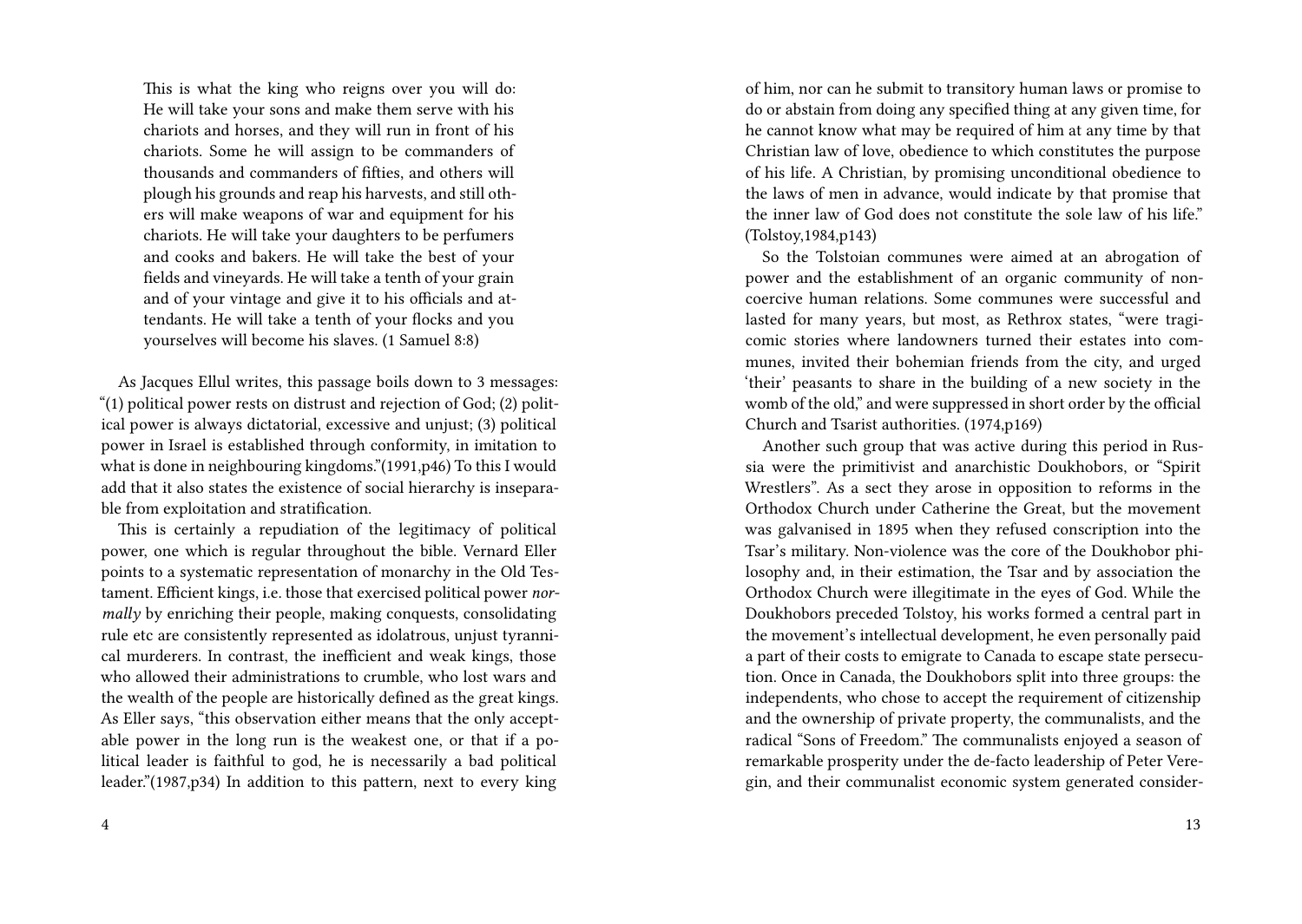teousness, reason and equity, which shall dwell and rule in him, which is the Lord. (Wookcock,1972,p33)

Winstanley was an extreme pacifist and seems to have believed he could achieve social transformation through peaceful example. If only the Diggers were able to implement an equalitarian community and cultivate commons and wastelands, the community of love would naturally interpenetrate all aspects of English society, eventually encompassing both rich and poor. The Diggers used a kind of direct action, squatting on unused land throughout southern England and farming it for their own sustenance. The local land owners and the state authorities went into alliance against this subversive little company, and the Diggers practised passive resistance for as long as they could endure, and were eventually violently dispersed. Indeed, the movement was a trivial and insignificant event at the time, but the erudition and sophistication of Winstanley's writings has meant that the Diggers are now claimed by both contemporary socialists and anarchists.

Parallel to Winstanley, perhaps the most influential Christian anarcho-communalist, more influential as an individual than any populist group, was Leo Tolstoy. Tolstoy's works on Christian anarchy or "non-resistance" (non-violent resistance) are only a small part of Russia's rich history of religious dissent, anchored in cultural and philosophical traditions revolving around ideas of justice, beauty (especially spiritual beauty), goodness and service to universal values. Perceiving all power as an evil, Tolstoy arrived at an unconditional rejection of all violence. Believing that the state and civil law rested on violence, Tolstoy refused its authority and held that the abolition of all coercive institutions must be brought about through peaceful means, by members of society freely abstaining from and avoiding participation in state exigencies. Tolstoy was an "essential disputer", and his denial of state authority was in line with the statements of Jesus, "And so a Christian cannot promise to do another person's will without knowing what will be required

we have the appearance of the most charismatic figure of Christian mythology  $-$  the prophet, who is always the harshest critic of the prevailing authorities, and is always brutally oppressed by them (Isaiah, Ezekiel, Daniel, Elijah). All these factors manifest in a profound way an anti-royalist and anti-statist sentiment.

Turning to the New Testament we seem to find two contradictory tendencies. The first ostensibly favourable to political power, seen mainly in Paul's infamous "there is no authority but from God" (Rom. 13:1). The other, a much more pronounced and extensive hostility to power, apparent mostly in the gospels and Revelation. Since Constantine exegetes have based their entire theology of state on the few isolated statements that seem to offer a divine legitimation of hierarchical domination, most significantly Romans 13, and Jesus' trail before Pilate. Before considering these factors it will be useful to look at Jesus' own radically negative attitude to political power.

When Jesus began his public ministry the gospels tell of his temptation by Satan. The devil tempts him 3 times, the last of which is relevant to this discussion. The devil takes Jesus to a high mountain and shows him all the kingdoms of the world: "I will give you all these things if you will prostrate yourself and worship me." (Matt. 4:8–9)

Or: "I will give you all this power and the glory of these kingdoms, for it has been given to me, and I will give it to whom I will. If you then, will prostrate yourself before me, it shall be yours." (Luke. 5:8–7) It is important to emphasise, as Ellul does in his analysis, that the gospels were probably targeted at Christian communities with a Greek origin in view, so the reference is to political power in general, not just Rome and the Herod dynasty. (1991,p58) The text clearly states that the political realm is a satanic domain and we may thus say that among Jesus' immediate followers and the first Christian generation political institutions — what we now recognise as the state — belonged to the devil, and that those who held power received it from him.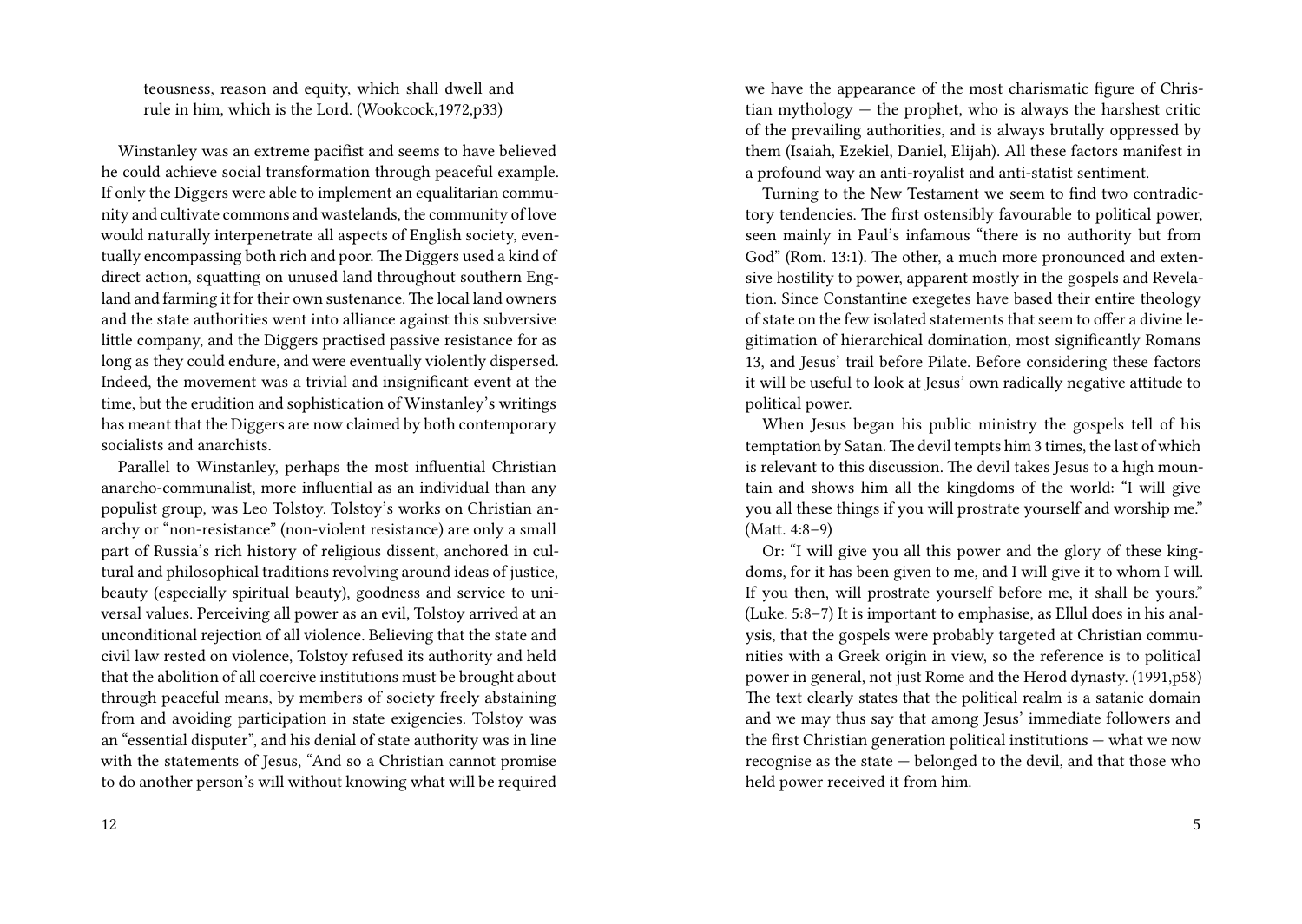Another saying by Jesus on political authorities is found in a discussion in Matthew 20:20–25. The disciples are accompanying him to Jerusalem where some believed he would seize power and establish a sovereign Jewish kingdom. The wife of a man named Zebedee presents her sons to Jesus; James and John, and requests that they should be seated on the right and left hands of him in heaven  $-$  in other words, that they be promoted to positions of leadership and authority. Jesus first tells his disciples that they have no understanding, and then says:

You know the rulers of the nations lord it over them and those in high positions enslave them. It should not be so among you; but whoever should be great among you must be the servant, and whoever wants to be first must be your slave — just as the son of man did not come to be served, but to serve. (Matt. 20.20)

The passage speaks for itself, and should be compared with the quote from Rocker above. There is no distinction made here, all political regimes lord it over their subjects — there can be no political power without tyranny.

This is of course only a rudimentary synthesis of Jesus' various sayings on political power. There are other, equally forceful negations, most significantly his trail before Roman law. Here we see an almost mocking distain for both the Roman state and the temple priests (nascent Christendom). There are differences between the four gospels, but as Ellul comments, "the attitude is always the same whether it takes the form of silence, of accusation of the authorities, or of deliberate provocation — a refusal to accept any authority other that that of God". (1991,p61) Some theologians such as Karl Barth contend that since Jesus did not rebel against the verdict of the authorities he regarded the jurisdiction as legitimate, and thus we find the basis for state power. (Eller,1987,p124) This understanding is derived mainly from the statement of Jesus: "You

6

hungry and naked today? Do thou feed him and cloth him; it maybe thy case tomorrow and then he will be ready to help thee. (Woodcock, 1972,p31)

For Winstanley private property (especially land, in an agricultural economy "the major means of production") was the source of all wealth and therefore, "the cause of all wars, bloodshed, theft and enslaving laws that hold people under misery." (Rexroth,1974,p145) Private property divides humans, nations, and incubates the conditions of perpetual war on which the state thrives. Winstanley declared that not only masters and magistrates, but also husbands and fathers "do carry themselves like oppressing lords over such that are under them  $-$  not knowing that these have an equal privilege with them to share the blessings of liberty." (Rexroth,1974,p141) He sketched out a vision of free society based on the teachings of Christ whom he gives the name Universal Liberty. It seems Winstanley envisioned something akin to the polity of the ancient Israelites in which the state would have power only as a court of final appeal. Some of his passages come remarkably close to the works of the great 19th century anarchists and their projections of social liberty:

When this universal equity rises upon every man and woman, then none shall lay claim to any creature and say, This is mine and that is yours. This is my work, that is yours. But everyone shall put their hands to till the earth and bring up cattle, and the blessing of earth shall be common to all; when a man hath need of corn or cattle, he shall take from the next store house he meets with.There shall be no buying or selling, no fairs and markets. And all shall cheerfully put their hands to make those things that are needful, one helping another. There shall be none lords over others, but everyone shall be lord of himself, subject to the law of righ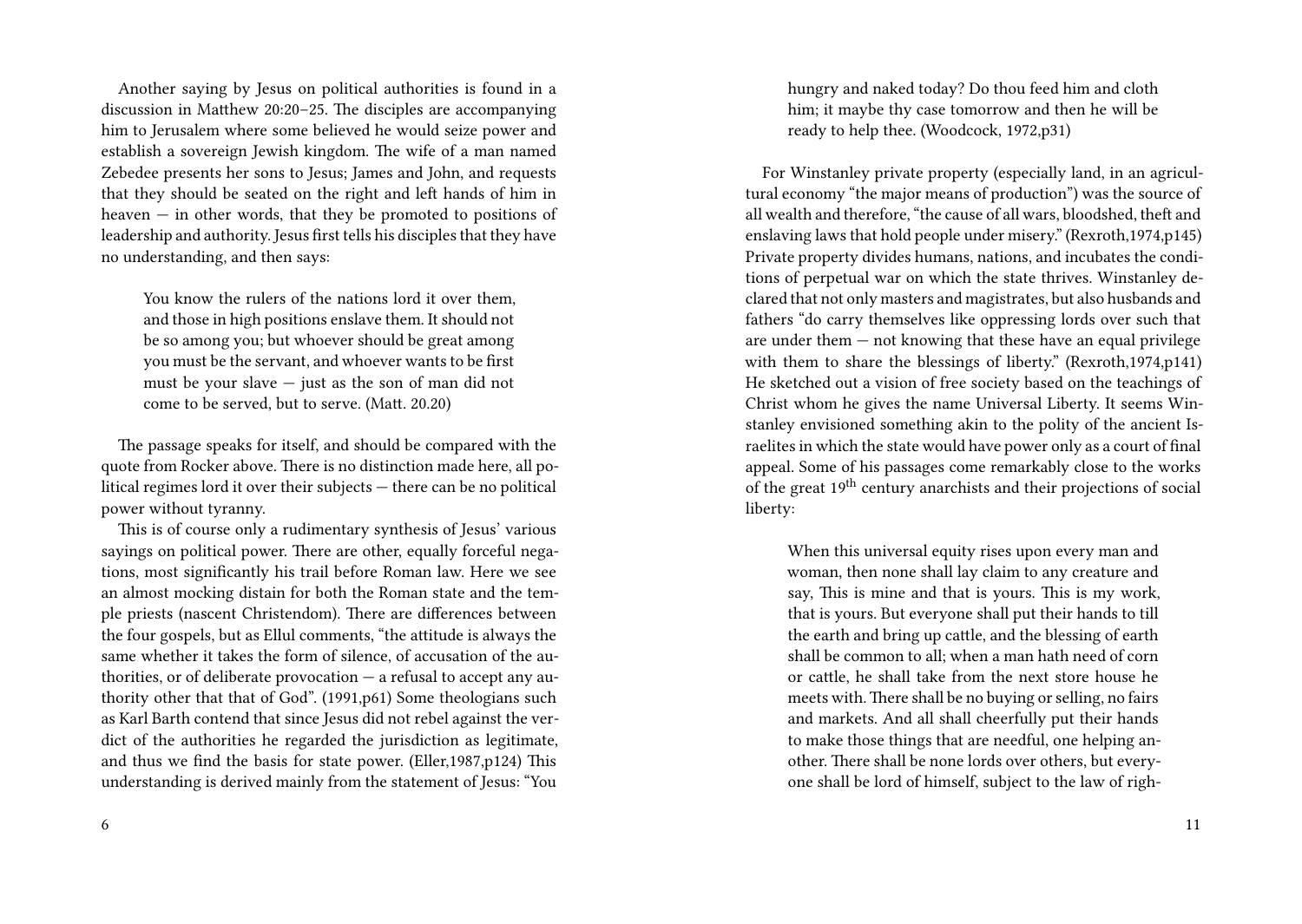mia" (Rexroth, 1974, p ix) In Austerlitz, historically the longest lived communalist society, both communism of production and communism of consumption were successful. They established their own schools (although higher education was rejected), socialised childcare and public health, and generated substantial surpluses from their systems of production and distribution. The Anabaptists' refusal of imperial and Church hegemony ultimately lead to their expulsion from Moravia in 1622, and they were scattered throughout Eastern Europe and Russia. Eventually, many emigrated to the United States and Canada and formed sundry contemporary anarcho-communalist sects such as the Quakers, Mennonites and to a lesser extent, the Amish.

These movements had important long-term consequences in uniting religious and political dissent, an ethic closely paralleled in the anarchistic Christian movements of the English Civil War Period. It was in these conditions of class struggle that, among a whole cluster of radical groups such as the Fifth Monarchy Men, the Levellers and the Ranters, there emerged perhaps the first real proto-anarchists, the Diggers, who like the classical  $19<sup>th</sup>$  century anarchists identified political and economic power and who believed that a social, rather than political revolution was necessary for the establishment of justice. Gerrard Winstanley, the Diggers' leader, made an identification with the word of God and the principle of reason, an equivalent philosophy to that found in Tolstoy's *The Kingdom of God is Within You*. In fact, it seems likely Tolstoy took much of his own inspiration from Winstanley:

Where does that reason dwell? He dwells in every creature according to the nature and being of that creature, but supremely in man. Therefore man is called a rational creature. This is the kingdom of God within man. Let reason rule the man and he dares not trespass against his fellow creatures, but does as he would be done unto. For reason tells him — is thy neighbour

to you from above, therefore he who delivered me to you is more guilty that you." (John 19:10–11) Unless we totally isolate this statement from every other biblically recorded statement Jesus made on political power it is obvious he is saying Pilate has received his power from Satan, not from God as is the popular interpretation. Furthermore, this is congruent with an earlier statement Jesus makes, commenting that the powers of darkness are at work in his trial. (Luke 22:52–53) Indeed, every text relating to Jesus' encounters with political and religious authority find subtle mockery, irony, non-cooperation, indifference and challenge. Jesus was certainly no guerrilla, he was a non-violent resistor, an anarchist of purely Tolstoian character.

would not have the least power over me unless it had been given

The political refusal is constant throughout the bible, and finds its most violent expression in Revelations. While this is a contentious book subject to a diverse variety of interpretations, among Christian theologians there is little dispute that it is a prophetic representation of the apocalypse. Without engaging in a lengthy analysis it is enough to say that Revelation is concerned with the inevitable self-destruction of the human race brought on by the nature of political power — represented first by the red horse with the sword (whose sole function is making war, exercising power, and causing human beings to perish), and in the end by Babylon, the focus of political power, the power of money, and the structure of civilisation. (Morris,1987,pp45-62)

We thus find a systematic pattern of biblical negations of political power, of witness to its lack of validity and legitimacy. It is in this context we must put the very few isolated passages, such as Romans 13, which Christendom has consistently reified as a basis for hierarchy and political domination.

"There is no authority but from God" (Rom 13) should be reduced to its real meaning rather that giving us the last word on political authority  $-$  it seeks to apply love in circumstances where Christians were brutally suppressed by the ruling powers.